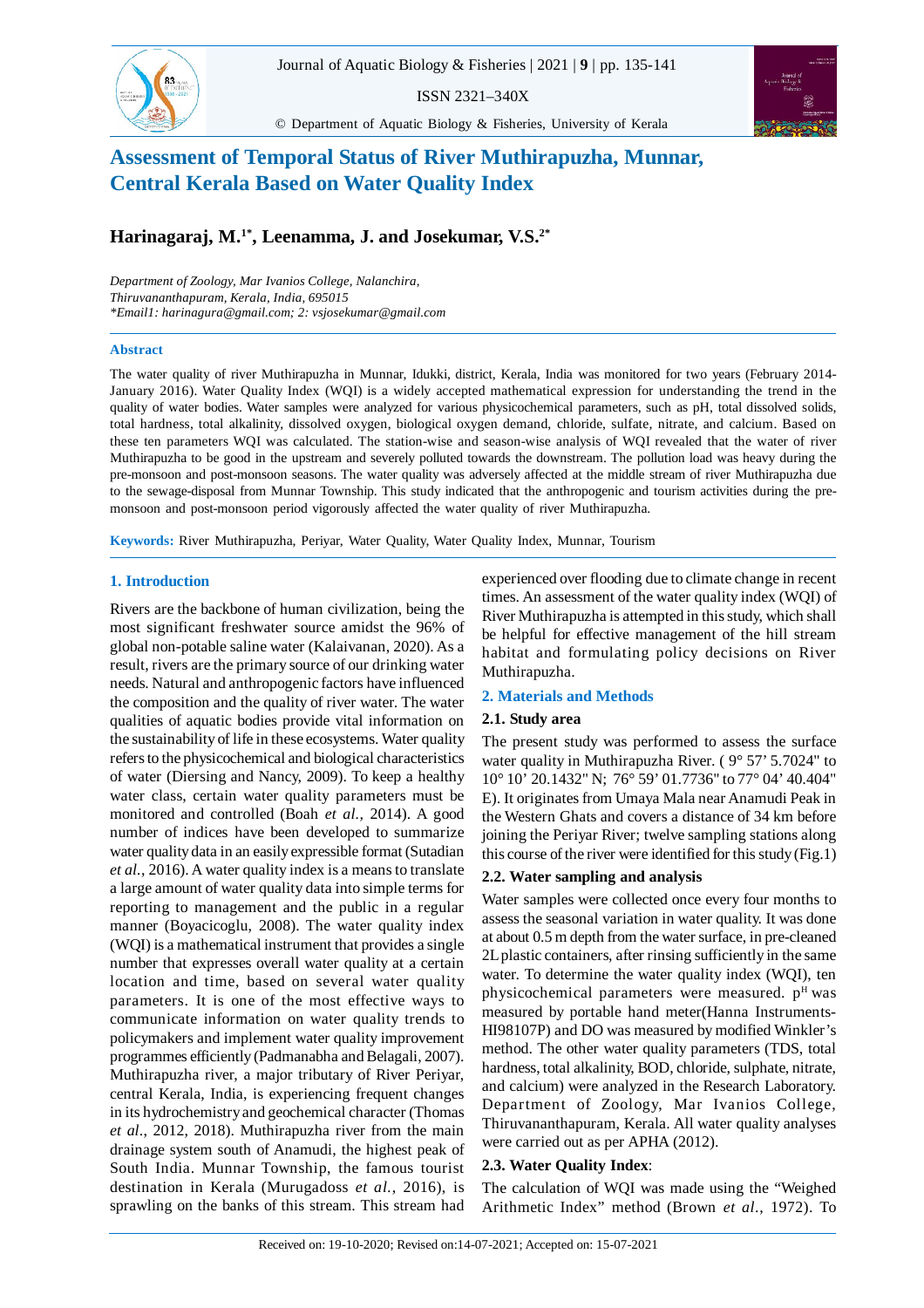

**Fig. 1.** Sampling stations of River Muthirapuzha, Kerala

calculate the Water Quality Index, all the ten physicochemical parameters have been utilized.

**Weighting**: The word weighting indicates the relative significance of the factor in the overall water quality, and it depends on the permissible level in drinking water, as suggested by CPCB (Central Pollution Control Board) and Bureau of Indian Standards (BIS:10500).

Factors that have higher permissible limits are less harmful and have low weightings.

Therefore

 $Wi = K/S$ 

Where

Wi- The unit weight of chemical factors, K-constant of proportionality and given as:

$$
K = \frac{1}{\frac{1}{V_{S1}} + \frac{1}{V_{S2}} \pm \cdots - \cdots - \cdots + \frac{1}{V_{S1}}}
$$

S<sub>n</sub>-Standard value of the i<sup>th</sup> parameter

Rating scale: Each chemical factor has been assigned a water quality rating to calculate WQI.

 $Q_i = 100[(V_a - V_i)/(V_s - V_i)]$ 

Where,

V<sub>a</sub>- an average of measured values in water samples at one place

 $V_s$  – the standard value of the i<sup>th</sup> parameter

V<sub>i</sub> – ideal value for pure water (0 for all parameters except p <sup>H</sup>and DO)

The above equation becomes:  $Qi = 100(V_a/V_s)$ For dissolved oxygen (DO): The ideal value  $= 14.6$  mg/l and permissible value  $= 6$  mg/l,  $Q DO = 100[(V_a-14.6)/(6-14.6)].$ For  $p<sup>H</sup>$ : The ideal value = 7.0, maximum permissible value  $= 8.5$ ,  $Q p<sup>H</sup> = 100[(V<sub>a</sub>-7.0)/(8.5-7.0)]$ Water Quality Index (WQI) =  $[\Sigma(Q_iW_i)/\Sigma W_i]$ 

Using the Water Quality Index, all the samples were categorized into the five classes: Excellent (0-25), Good (26-50), moderately polluted (51-75), severely polluted (76-100), and unfit for human consumption (above 100). Correlation coefficient analysis was used for identifying the degree of correlation between the physico-chemical parameters. One way ANOVA and Dendrogram derived from the Bray-Curtis similarity index was used for the analysis of water quality index (WQI) data in this study.

#### **3. Results and Discussion**

Water qualities of the Muthirapuzha river from February 2014 to January 2016 over twelve stations were obtained in the current study. The physicochemical characteristics of the water samples from different stations were within the prescribed limit of the CPCB and BIS standards (Table 1). Table 2 shows the mean values of selected physicochemical parameters for the three seasons of the two sampling years.

The pH values were neutral in the monsoon season of two sampling years and slightly alkaline in all stations during pre-monsoon and post-monsoon seasons and are close to the permissible limits. The range of total dissolved solids (TDS) in 2014-15 was 3.91–52.47 mg/l in pre-monsoon, 1.89- 28.14 mg/l in monsoon, and 3.47 – 39.46 mg/l in a post-monsoon while during 2015-16 it was 2.92- 44.83 in pre-monsoon, 2.28-22.33 in monsoon and 3.53 -39.19 in post-monsoon during the study period. In pre-monsoon, the values of TDS were slightly higher compared to other seasons that could be observed for both years of the study. According to Martin and Haniffa (2003), the increase in total dissolved solids is due to urban anthropogenic impact which can be often complicated by intense local agricultural activity leading to local, spatial and temporal variability in the run-off.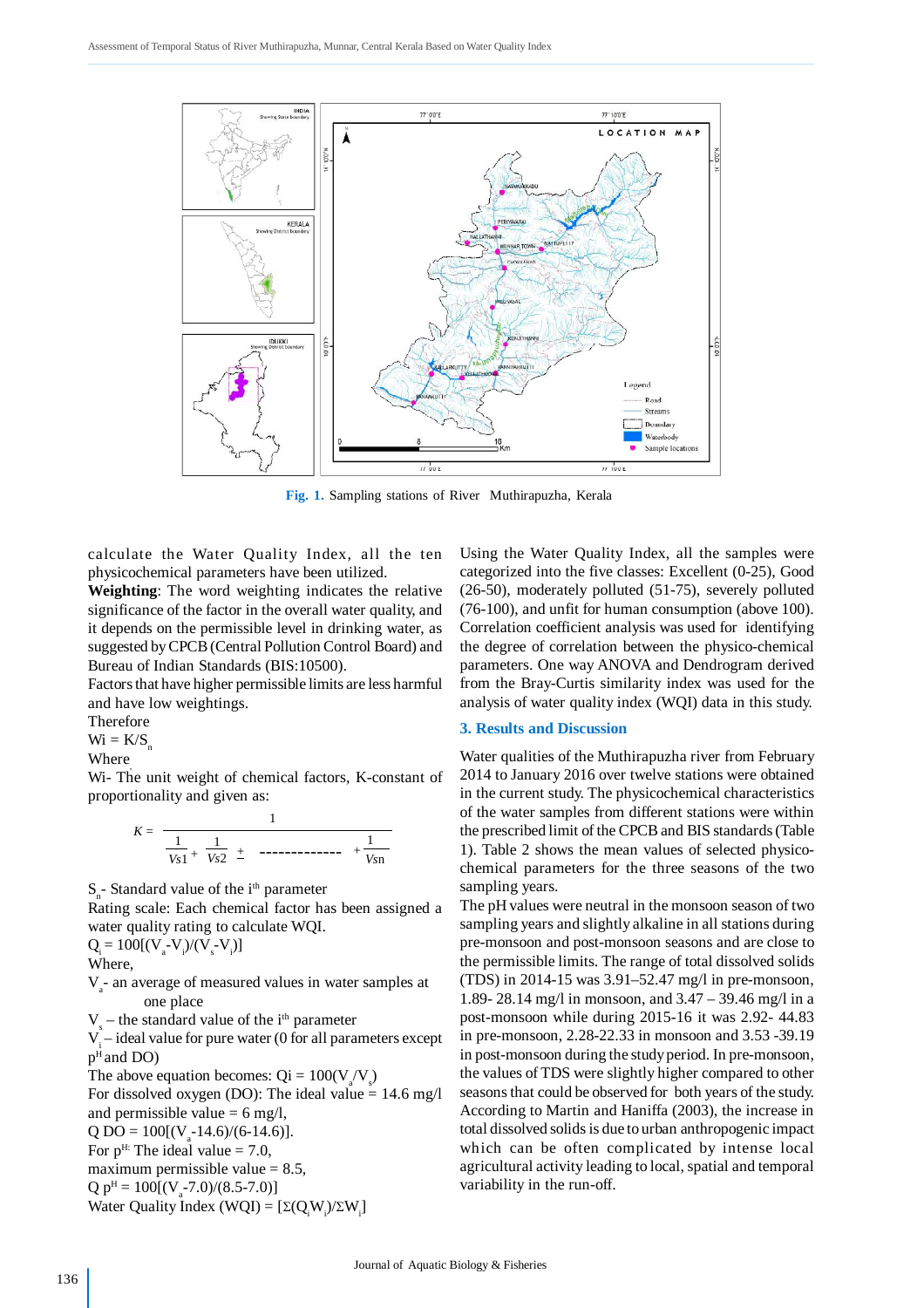**Table 1.** The permissible values of various pollutants for drinking water (expressed in mg/l except for p<sup>H</sup>) recommended by the Central Pollution Control Board (CPCB) and Indian Standards (IS)

|    | SL NO PAR AMETERS     | <b>CPCB</b>    | IS(10500)   |
|----|-----------------------|----------------|-------------|
| 1  | $p^{H}$               | $6.5 - 8.5$    | $6.5 - 8.5$ |
| 2  | <b>TDS</b>            | 500            | 500         |
| 3  | <b>Total Hardness</b> | 300            | 300         |
| 4  | Total Alkalinity      | 200            | 200         |
| 5  | DO                    | 6              |             |
| 6  | <b>BOD</b>            | $\mathfrak{D}$ |             |
| 7  | Chloride              | 250            | 250         |
| 8  | Sulphate              | 200            | 200         |
| 9  | Nitrate               | 20             | 45          |
| 10 | Calcium               | 75             | 75          |

The total hardness of River Muthirapuzha was highest (61.8 mg/l) in pre-monsoon, 39.1 mg/l in monsoon, and 56.6 mg/l in post-monsoon during 2014-15. A similar trend of the total hardness was also found in the 2015-16 sampling year; the highest total hardness was reported in pre-monsoon (59.2 mg/l), 33.7 mg/l in monsoon, 41.6 mg/l in post-monsoon. The hardness was well within permissible limits in all stations and all seasons. The variations of total hardness between every season in all stations may be due to the fluctuations in the water discharge as well as the waste disposal from Munnar Town into the river. Similar observation was done by Seth *et al* (2016) in the water quality evaluation of Himalayan rivers of Kumaun region. The higher level of hardness during pre-monsoon could be due to the lower water flow and concentration of pollutants like detergents from domestic effluents. Detergents and soaps contamination influenced the hardiness of river water (Ahluwalia, 2008). The total alkalinity in all the sampling stations was in the range of 20.17 – 85.27 mg/l during the 2014-15 and 20.04-69.91 mg/l in the second sampling year for three seasons. These values were falling within the permissible limit (200 mg/ l). The hydroxides, carbonates and bicarbonates, carbonate-rich soils, cleaning agents, food residue, discharge of city sewage, and domestic solid wastes are contributing to alkalinity (Rajurkar, *et al*., 2003).

 In 2014-15 the values of DO in the sampling stations were 6.1 to 9.19 mg/l during the pre-monsoon season; it varied from 7.8 to 9.85 mg/l and 7.9 to 9.65 mg/ l during the monsoon and post-monsoon respectively. The DO level in the next sampling year was 5.01 -8.23 mg/l in premonsoon, 7.04 to 9.88 in post-monsoon, and 5.01 to 8.33 in monsoon seasons. The lowest level of DO (6.1 mg/l, 6.3 mg/l, and 6.5mg/l) was found in the pre-monsoon season between the sampling stations 4, 5, and 6, which are situated along with the Munnar Town during 2014- 15. A similar trend was also observed as lowest values  $(5.09 \text{ mg/l}, 5.01 \text{mg/l}, \text{and } 5.06 \text{mg/l})$  along the same sampling stations  $(4, 5 \& 6)$  during pre-monsoon of next sampling year (2015-16). This lowered value of DO in these stations along Munnar town could be due to the organic pollutant discharge from the township establishments (Kibria, 2004). Comparatively higher biological oxygen demand (BOD) recorded at stations 4, 5, and 6 in both sampling years substantiate this observation. Higher values of BOD were not reported at any other station of River Muthirapuzha during the three seasons between two sampling years. Though a status report of river Periyar was made by Joseph (2004), previous studies on pollution load of Muthirapuzha are not available except the matter is often discussed by local news daily and the Green Tribunal judgment directed mitigation measures to reduce domestic pollution in Muthirapuzha river (National Green Tribunal Southern Zone, 2017). Hence this study establishes the organic pollution load from Munnar Township into Muthirapuzha river. Wen *et al.* (2017) identified anthropogenic origin of organic pollution in rivers.

There was an increasing trend of BOD along the middle and lower streams of the river in pre-monsoon and postmonsoon seasons. This could be due to the concentration of sewage into the river in the middle and lower part due to reduced water flow during pre and post-monsoon. Apart from sewage, the presence of agriculture run-off scattered over the entire study area could be causing organic pollution along this stream. Agricultural runoff is the main source of organic pollution in rivers (Shaw *et al.*, 1975; Wen *et al.*, 2017) The range of chloride value was 0.49 – 14.79 mg/l in pre-monsoon, 0.19- 5.16 mg/l in monsoon, and 0.44 – 9.96 mg/l in post-monsoon of all stations during the first year of sampling and it was between 0.23 -5.6 mg/l in monsoon, 0.54 to 9.89 in post-monsoon and 0.37 to 10.24 in pre-monsoon of the year 2015-16. The chloride

**Table 2.** Physico-chemical parameters of river Muthirapuzha, Kerala (2015-16)

|                |                |            |          |            |      |            |          | Sulphate |         |         |
|----------------|----------------|------------|----------|------------|------|------------|----------|----------|---------|---------|
| Stations       | p <sup>H</sup> | <b>TDS</b> | Hardness | Alkalinity | DO   | <b>BOD</b> | Chloride |          | Nitrate | Calcium |
| 1              | 7.12           | 3.145      | 3.01     | 21.83      | 9.24 | 0.26       | 0.417    | 0.14     | 0.22    | 0.91    |
| 2              | 7.1            | 3.2        | 3.253    | 21.55      | 9.19 | 0.4        | 0.407    | 0.17     | 0.25    | 0.95    |
| 3              | 7.23           | 4.005      | 4.118    | 22.04      | 9.25 | 0.5        | 0.503    | 0.21     | 0.34    | 1.12    |
| $\overline{4}$ | 7.43           | 33.55      | 40.92    | 53.41      | 7.05 | 2.1        | 8.467    | 1.92     | 2.14    | 10.9    |
| 5              | 7.58           | 33.71      | 40.7     | 54.81      | 7    | 2.17       | 8.673    | 1.84     | 2.23    | 11      |
| 6              | 7.53           | 32.57      | 42.16    | 53.09      | 7.38 | 2.34       | 8.962    | 1.9      | 2.23    | 10.9    |
| 7              | 7.63           | 32.41      | 42.71    | 56.11      | 8.07 | 1.77       | 8.497    | 1.73     | 2.04    | 10.8    |
| 8              | 7.75           | 33.25      | 43.98    | 56.37      | 7.62 | 1.73       | 8.268    | 1.42     | 1.97    | 11      |
| 9              | 7.75           | 33.75      | 44.6     | 57.96      | 7.78 | 1.55       | 7.665    | 1.5      | 1.68    | 10.3    |
| 10             | 7.78           | 31.59      | 44.86    | 50.08      | 7.7  | 1.79       | 7.677    | 1.4      | 1.95    | 10.3    |
| 11             | 7.87           | 32.71      | 45.94    | 49.83      | 7.85 | 1.74       | 7.82     | 1.55     | 1.77    | 10.8    |
| 12             | 7.82           | 33.47      | 46.47    | 51.66      | 8.03 | 1.85       | 7.688    | 1.61     | 1.81    | 10.7    |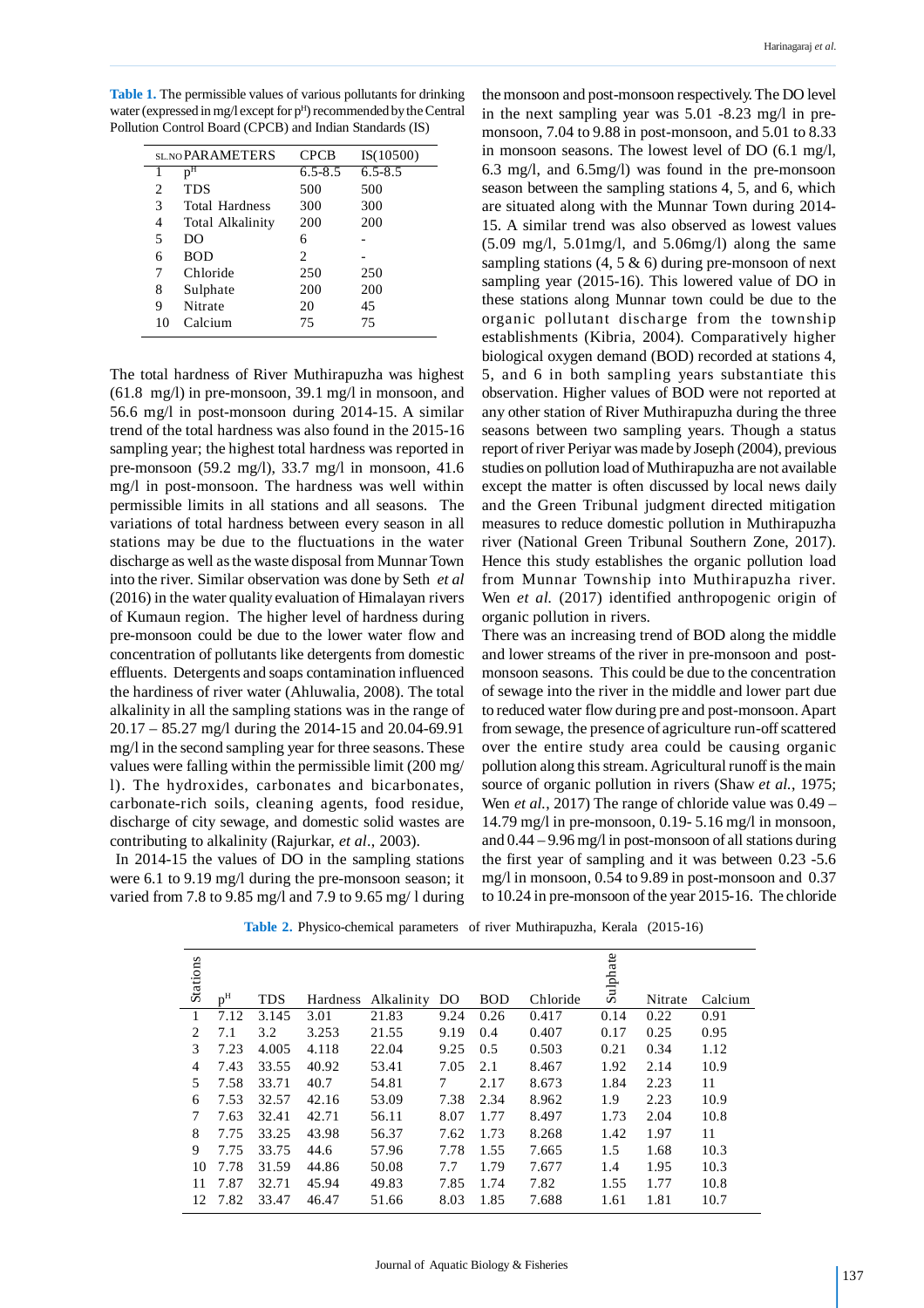reaches the river from different anthropogenic activities like septic tank effluents, animal feeds, use of bleaching agents by launderer and washing of clothes. In the present study, the estimated sulphate values in all sampling stations were in the ranges of 0.03 to 2.56 mg/l 2014-15 and 0.11 to 3.47 mg/l in 2015-16. It was highest during pre-monsoons of both sampling years. The domestic waste and untreated sewage were responsible for the higher level of sulphate in the Umian lake water ( Rajurkar, *et al.,* 2003).

 The values of nitrate in the study stations were quite below the permissible limits, 0.29 to 3.72 mg/l in pre-monsoon, 0.14 to 0.97 mg/l, and 0.21 to 1.92 mg/l in monsoon and post-monsoon seasons respectively. In the next sampling year, the values range from 0.12 to 1.45 mg/l on monsoon,  $0.22$  to 2.93 in post-monsoon, and  $0.15$  to 3.87 mg/l in pre-monsoon; comparatively a higher value during premonsoon season. The most important source of nitrate is the biological oxidation of organic nitrogenous substances. Nitrate in river Muthirapuzha may also result from the point and non-point sources such as sewage disposal systems, livestock wading, and tourism activities, bathing, and washing of clothes. The calcium content in all sampling stations was within the suggested standard values. In 2014 -15 it ranged from 0.8 to 9.62 mg/l in monsoon, 1.07 to 15.19 mg/l in post-monsoon and 1.78 to 15.33 mg/l in pre-monsoon. During the next sampling year, it was within the range of 0.4 to 7.46 mg/l, 0.54to 10.56 mg/l and 0.61 to 13.98mg/l during monsoon, premonsoon, and post-monsoon seasons respectively

Correlation coefficient analysis of the chemical parameters of twelve stations in three seasons of river Muthirapuzha revealed significant relationships in both sampling years. There is a negative correlation between DO and BOD in three seasons of the study period. There were significant positive relationships for total hardness with total chloride, nitrate, sulphate, and total dissolved solids. These parameters showed a significant negative relationship with dissolved oxygen also. This type of relationship was established in both pre-monsoon and post-monsoon seasons in two sampling years. A similar correlation between DO and BOD was reported by Dwivedi and Pathak (2007) in river Mandakini. Total hardness is positively correlated with total conductivity and TDS. In monsoon seasons total dissolved solid is positively correlated with total hardness, conductivity, and chloride (Tandon, *et al.*, 2015). One way ANOVA between three sampling seasons for physico-chemical parameters of river Muthirapuzha showed that p<sup>H</sup>. TDS, DO, COD, chloride, sulphate, and nitrate were significant at 0.01 level in both sampling years. A similar seasonal behaviour of river Achenkovil was reported (Rajan and Samuel, 2016). Seasonal fluctuations of water quality parameters is characteristics to riverine ecosystem (Kumar *et al.*,2015; Sharma and Walia, 2016; Ling *et al*., 2017; Kumar and Mukerjee, 2019).

Based on the analysis of physicochemical parameters during sampling years 2014-16, the water quality index (WQI) of river Muthirapuzha was computed. WQI based quality assessment of riverine system is recognized

|  | <b>Table 3.</b> Water Quality Index (WQI) of River |  |  |
|--|----------------------------------------------------|--|--|
|  | Muthirapuzha computed for 2014-16 (Two years)      |  |  |

| STATIONS | <b>PRM</b> | MON        | <b>POM</b> |
|----------|------------|------------|------------|
| 1        | 26.86**    | $15.01***$ | 19.99***   |
| 2        | 35.15**    | $17.47***$ | 21.34***   |
| 3        | 40.37**    | 19.43***   | 30.59**    |
| 4        | $100.76+$  | 54.01*     | 91.26*     |
| 5        | $107.82+$  | 55.17*     | 93.96*     |
| 6        | $111.36+$  | $60.47*$   | $95.7*$    |
| 7        | 91.6*      | 45.43**    | 79.5*      |
| 8        | 90.45*     | 45.73**    | 82.98*     |
| 9        | 86.01*     | 51.16*     | $62.29*$   |
| 10       | 89.34*     | 55.58*     | 80.31*     |
| 11       | 90         | 55.57      | 76.56      |
| 12       | 92.41      | 55.12      | 80.56      |

\*PRM - –Pre-monsoon, \*\*MON- Monsoon, \*\*\*POM - Post-monsoon; \*\*\*excellent (0-25), \*\*good  $(26-50)$ , \* moderately polluted  $(51-75)$ , \*severely polluted (76-100), + unfit (above 100).

recently (Kumar and Dua, 2009; Kalavathy *et al*., 2011; Divya and Murthy, 2013; Sharada and Sharma, 2013; Donald and Blessing, 2019; Kamboji and Kamboji, 2019). The station wise (Table 3) analysis WQI of the Muthirapuzha river established a clear status of water quality in each station.

Stations 1, 2, and 3 were 'excellent' in water quality during monsoon and post-monsoon seasons of both sampling years as well as 'good' according to water quality index in the pre-monsoon season (Table 3). The remaining stations were severely polluted during pre and postmonsoon seasons according to the WQI index. The WQI values exceeded the prescribed upper limit 100 along the stretches of the Munnar township region (sampling stations 4, 5, and 6) during the pre-monsoon season indicating the water quality is unfit for human consumption. The exact status was observed for these stations during post-monsoon, though it did not exceeding the upper limit of WQI. The anthropogenic and tourism pressure on Munnar township makes the water unfit for human consumption. Downstream stretches showed severe pollution status during pre-and post-monsoon seasons. However, the monsoon season identified less polluted downstream since the WQI values falling below 60, indicating moderate pollution level. The township region representing stations 4, 5, and 6 were moderately polluted during monsoon in both sampling years since WQI was lower than 60. This was due to the impact of heavy runoff during monsoon rain. Though the lower stretches of river Muthirapuzha were comparatively unpolluted based on the standards of CPCB a progressive increase in the WQI was reported along downstream that indicated the river is under the cumulative effect of the pollutants. Compared to post-monsoon, the water quality was severely polluted during the pre-monsoon season. However, the water quality was 'good' during monsoon season according to the water quality index due to the influence of heavy rainfall.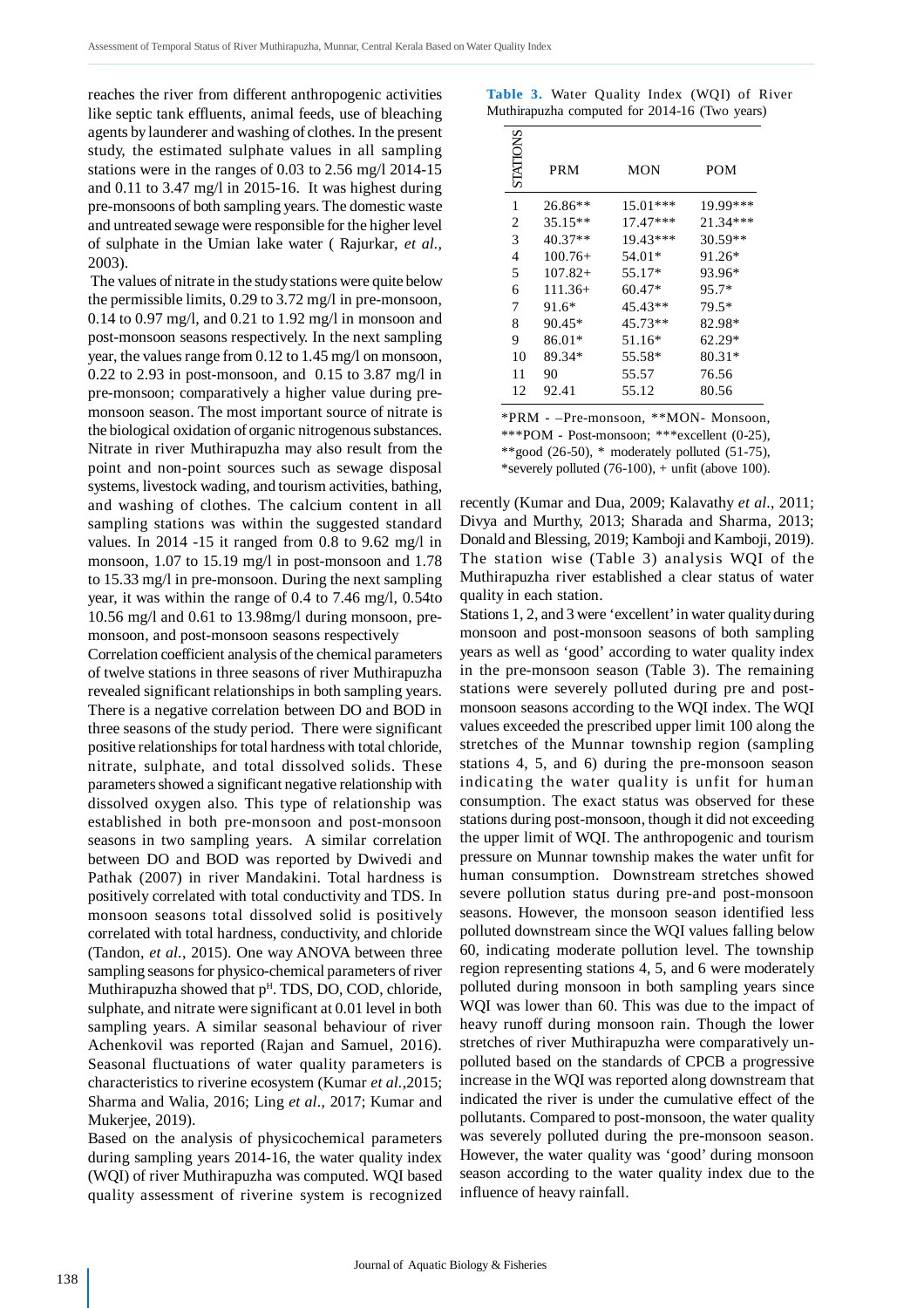**Table 4.** Water Quality Index (WQI) of River Muthirapuzha in Pre-Monsoon (2015-16)

|    | <b>SL. NO PARAMETERS</b> | Vi    | Si  | 0i       | Wi    | O <sub>i</sub> W <sub>i</sub> |
|----|--------------------------|-------|-----|----------|-------|-------------------------------|
|    | <b>PH</b>                | 7.77  | 8.5 | 51.33333 | 0.136 | 6.981333                      |
| 2  | <b>TDS</b>               | 32.82 | 500 | 6.564    | 0.002 | 0.013128                      |
| 3  | <b>TOTAL HARDNESS</b>    | 41.46 | 300 | 13.82    | 0.004 | 0.05528                       |
| 4  | <b>TOTAL ALKALINITY</b>  | 50.73 | 200 | 25.365   | 0.005 | 0.126825                      |
| 5  | DO.                      | 7.2   | 6   | 86.04651 | 0.186 | 16.00465                      |
| 6  | <b>BOD</b>               | 1.94  | 2   | 97       | 0.555 | 53.835                        |
| 7  | <b>CHLORIDE</b>          | 8.71  | 250 | 3.484    | 0.004 | 0.013936                      |
| 8  | <b>SULPHATE</b>          | 2.01  | 200 | 1.005    | 0.005 | 0.005025                      |
| 9  | <b>NITRATE</b>           | 2.4   | 20  | 12       | 0.056 | 0.672                         |
| 10 | <b>CALCIUM</b>           | 10.25 | 75  | 13.66667 | 0.015 | 0.205                         |
|    |                          |       |     |          |       |                               |

 $\Sigma$ Wi = 0.968 ; $\Sigma$ OiWi = 77.91; WOI = **80.48** 

**Table 5.** Water Quality Index (WQI) of River Muthirapuzha in Monsoon (2015-16)

|                | <b>SL. NO PARAMETERS</b> | Vi    | Si                            | Oi       | Wi    | OiWi     |
|----------------|--------------------------|-------|-------------------------------|----------|-------|----------|
|                | PН                       | 7.16  | 8.5                           | 10.66667 | 0.136 | 1.450667 |
| $\overline{c}$ | <b>TDS</b>               | 16.86 | 500                           | 3.372    | 0.002 | 0.006744 |
| 3              | TOTAL HARDNESS           | 24.63 | 300                           | 8.21     | 0.004 | 0.03284  |
| $\overline{4}$ | <b>TOTAL ALKALINITY</b>  | 41.24 | 200                           | 20.62    | 0.005 | 0.1031   |
| 5              | DO                       | 8.54  | 6                             | 70.46512 | 0.186 | 13.10651 |
| 6              | <b>BOD</b>               | 0.99  | $\mathfrak{D}_{\mathfrak{p}}$ | 49.5     | 0.555 | 27.4725  |
|                | <b>CHLORIDE</b>          | 3.66  | 250                           | 1.464    | 0.004 | 0.005856 |
| 8              | <b>SULPHATE</b>          | 0.34  | 200                           | 0.17     | 0.005 | 0.00085  |
| 9              | <b>NITRATE</b>           | 0.76  | 20                            | 3.8      | 0.056 | 0.2128   |
| 10             | CALCIUM                  | 5.75  | 75                            | 7.666667 | 0.015 | 0.115    |

 $\Sigma$ Wi = 0.968 ; $\Sigma$ QiWi = 42.5; WQI = **43.91** 

**Table 6.** Water Quality Index (WQI) of River Muthirapuzha in Post-Monsoon (2015-16)

|                | <b>SL.NO PARAMETERS</b> | Vi    | Si.            | Qi       | Wi    | OiWi     |
|----------------|-------------------------|-------|----------------|----------|-------|----------|
| -1             | <b>PH</b>               | 7.7   | 8.5            | 46.66667 | 0.136 | 6.346667 |
| $\overline{2}$ | <b>TDS</b>              | 27.14 | 500            | 5.428    | 0.002 | 0.010856 |
| 3              | <b>TOTAL HARDNESS</b>   | 34.58 | 300            | 11.52667 | 0.004 | 0.046107 |
| $\overline{4}$ | <b>TOTAL ALKALINITY</b> | 45.19 | 200            | 22.595   | 0.005 | 0.112975 |
| 5              | DO                      | 8.27  | 6              | 73.60465 | 0.186 | 13.69047 |
| 6              | <b>BOD</b>              | 1.6   | $\mathfrak{D}$ | 80       | 0.555 | 44.4     |
| 7              | <b>CHLORIDE</b>         | 6.38  | 250            | 2.552    | 0.004 | 0.010208 |
| 8              | <b>SULPHATE</b>         | 1.48  | 200            | 0.74     | 0.005 | 0.0037   |
| 9              | <b>NITRATE</b>          | 1.49  | 20             | 7.45     | 0.056 | 0.4172   |
| 10             | <b>CALCIUM</b>          | 8.94  | 75             | 11.92    | 0.015 | 0.1788   |

 $\Sigma$ Wi = 0.968 ; $\Sigma$ QiWi = 65.21; WQI = **67.37** 



**Fig. 2.** Dendrogram showing Bray-Curtis Similarity Index of station wise WQI of river Muthirapuzha in 2014-16

Based on the categories of WQI, the quality of water was 'excellent' and 'good' in the upper stream of river Muthirapuzha in all three seasons during the study. The middle and lower stream stations were categorized into severely and moderately polluted in pre and post-monsoon. The water quality remains 'good' in the monsoon season. Dendrogram derived from Bray-Curtis similarity index analysis identified two clusters regarding the water quality of river Muthirapuzha. The index expresses similarities among stations 1, 2, and 3, these stations being the unpolluted upstream segment. The remaining stations come under another cluster which showed significant similarities in the pollution load of the river (Fig. 2). The overall value of WQI for river Muthirapuzha was calculated with the help of mean values of specific physicochemical parameters, at pre-monsoon, it was 80.48 (Table 4). This indicated that the pollution load of the river Muthirapuzha was high at the pre-monsoon season. In post-monsoon, the WQI was 67.37 (Table 6) and in monsoon, it was 43.91 (Table 5). These values established the water quality of river Muthirapuzha, as it was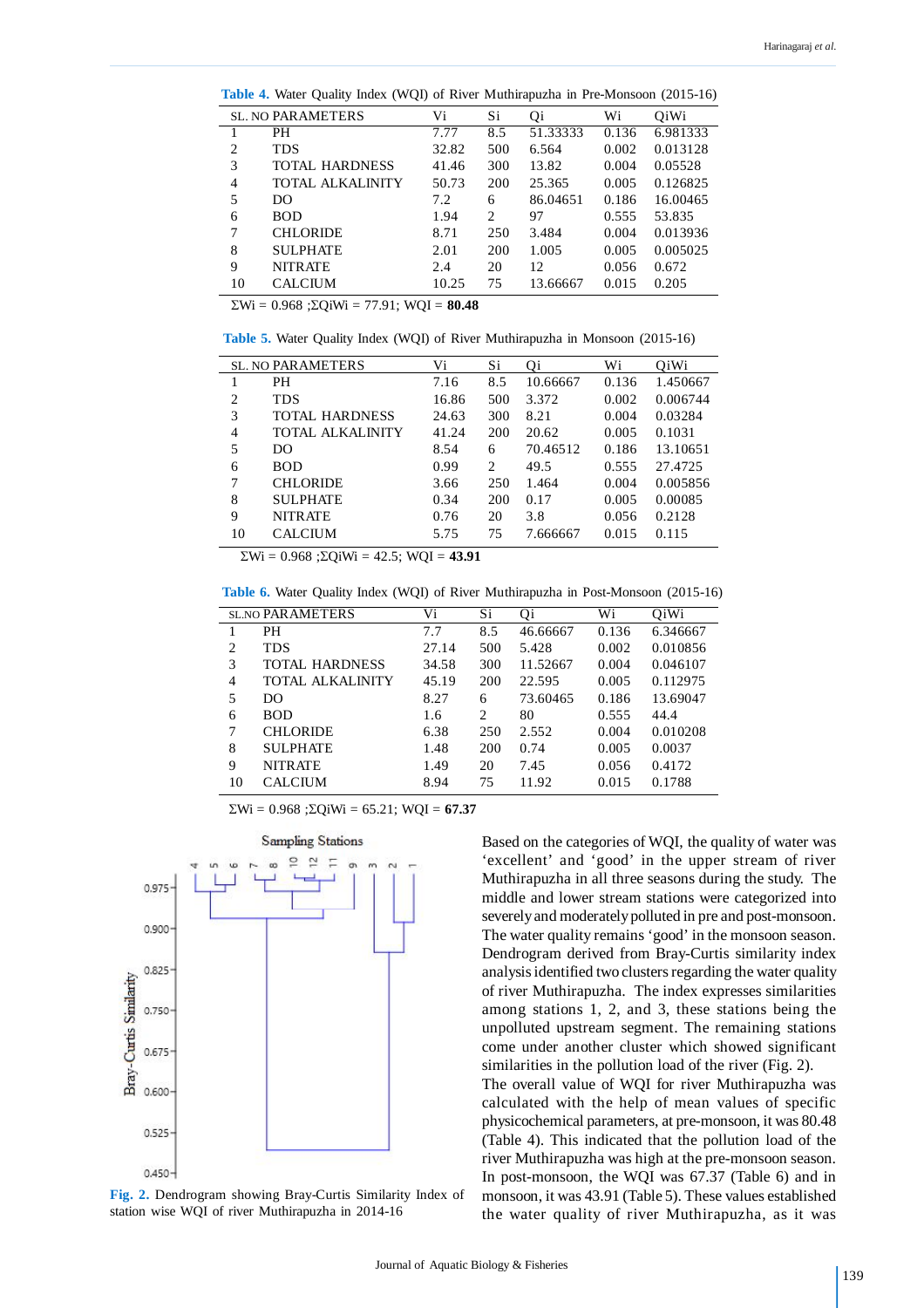

**Fig. 3.** Seasonal variation of water quality index (WQI) in river Muthirapuzha, Kerala (2014-16) PRM –Pre-monsoon, MON- Monsoon, POM-Post-monsoon

'moderately polluted' in post-monsoon and 'good' in monsoon seasons. (Figure 3). Yadhav and Sharma (2014) conducted ecological health assessment of Chambal river using water quality index. A similar observation was also reported by Singh and Kamal (2014) in Surface Water Quality Status of Goa. Hence WQI for river Muthirapuzha is appropriate for assessing the ecological status of the river especially Munnar having highest tourism potential (Murugadoss *et al*., 2016) constituting the major portion of this river basin.

#### **5. Conclusion**

River Muthirapuzha being the high altitudinal Western Ghats River basin of Periyar River; the water quality showed spatio-temporal variation. Applying the water quality index (WQI) River Muthirapuzha showed a polluted status during pre-monsoon and post-monsoon seasons except during monsoon. The upstream of river represented excellent water quality throughout the seasons while the middle stream flowing through the Munnar Township was badly affected in its water quality. The lower stream recorded a mixed range of water quality. WQI could differentiate the pollution load along this stream and turns to be ideal for monitoring the status of the river like Muthirapuzha.

#### **Acknowledgements**

The authors are thankful to Principal, Mar Ivanios College, Thiruvananthapuram for using the laboratory facilities during this study. The financial assistance received by the author (Harinagaraj M) from the Govt. of Kerala is gratefully acknowledged.

#### **6. References**

Ahluwalia, V. K. 2015. *Environmental Chemistry*. Ane Books Pvt. Ltd. India, New Delhi.

- Anyanwu Emeka Donald and Ukaegbu Amarachi Blessing. 2019. Index approach to water quality assessment of a southeastern Nigerian river. *International Journal of Fisheries and Aquatic Studies,* 7(1): 153-159
- Ashwani Kumar And Anish Dua. 2009. Water Quality Index for Assessment of Water Quality of River Ravi at Madhopur (India*). Global Journal of Environmental Sciences*, 8(1): 49 – 57.
- APHA.2012.Standard Methods for the Examination of Water and Wastewater. 21 KHz. APHA, AWWA and WEF Publications, Washington
- Arief Dhany Sutadian, Nitin Muttil, Abdullah Yilmaz, Chris Perera. 2016. Development of River Water Quality Indices. A Review Environmental Monitoring and Assessment, 188:58; https://doi.org/10.1007/s10661-015-5050-0

Balwant Kumar and Indrani Mukerjee. 2019. Water Quality Status of Indian Major Rivers Geo-anthropogenic Environment. An Appraisal A.K. Publication. Shahadra, Delhi – 110093.

- Brown RM, McClellan N I, Deininger R A, Tozer R G .1972. A water quality index—do we dare?–Water Sew Works, 117: 339- 343.Google scholar
- Diersing and Nancy. 2009. "Water Quality; Frequently Asking Questions" Florida Keys National Marine Sanctuary, Key West FL. *Science Research Journal*,3(1):1-12
- Divya, K. S. and Mahadeva Murthy S. 2013. Study of Water Quality Assessment Using Water Quality Index (WQI) In Few Water Samples of Karnataka and Kerala States. *International Journal of Recent Scientific Research*, 4(1): 267-270.
- Douglas Kwasi Boah, Stephen Boakye Twum, and Kenneth B. Pelig-Ba. 2014. Mathematical Computation of Water Quality Index of Vea Dam in the Upper East Region of Ghana. *Environmental Sciences*, 3: 11 – 16; https://doi.org/10.12988/es.2015.4116

Dwivedi S L and VikasPatak. 2007. A preliminary assignment of water quality index to Mandakini River, Chitrakoot. *Indian Journal of Environmental Protection*, 27(11):1036-1038.Google scholar.

Gurdeep Singh and Rakesh Kant Kamal. 2014. Application of Water Quality Index for Assessment of Surface Water Quality Status in Goa. *Current World Environment*, 9(3): 994-1000; https://doi.org/10.12944/CWE.9.3.54